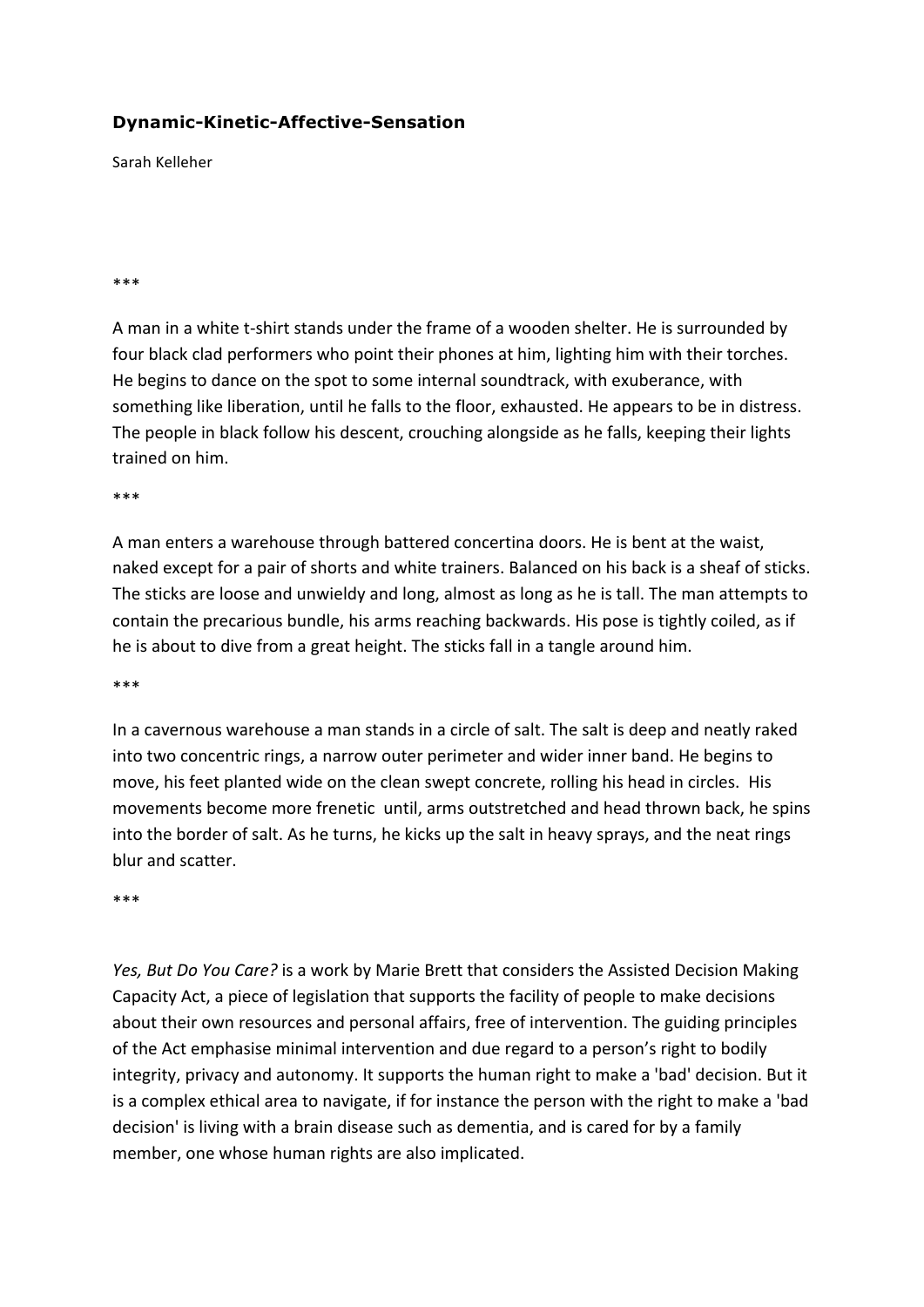How can you translate the cold abstraction of a legal document into a visual medium? How do you convey the complexities and nuances of a piece of legislation with far reaching consequences? How do you *perform* the deep and challenging truths of caring for a person with dementia, without simply representing or exemplifying them? For this work, Brett has collaborated with the dancer and choreographer Philip Connaughton to translate this conceptual and emotional complexity into 'dynamic-kinetic-affective sensation'.<sup>i</sup> Dance becomes an instrument for organizing meaning and the body becomes the medium through which the hidden truths of lived experience are fleshed out.

Brett's scenic design provides a framework for unfolding an oblique narrative around the social implications and lived realities of caring. The work is set in a vast, empty cold storage warehouse which dwarfs Connaughton's body. Other moments are staged under a wooden structure like a canopy or shelter, its linear framework dramatically lit so that it traps the performers in a grid of shadow. Brett's practice has previously engaged with the rich significance of folk materials: here, the circle of salt draws a protective cordon around Connaughton, while the sheaf of sticks can be read as both burden, literalising the expression of making a rod for one's own back, but also as instruments of defence, empowerment or protection.

Connaughton's choreography produces robust and intense kinetic metaphors for the emotional labour of caring: stop, start, fall and rise, backtrack, breakdown and remake, excitation, stumble and release. Four performers in black function as a chorus, giving voice to first person accounts of caring for someone with dementia, its hardships and tenderness, its moments of absurdity and occasional hilarity. Initially conceived as a live performance, the strictures of Covid meant that *Yes, But Do You Care?* was re-worked as filmed documentation and so the camera becomes another choreographic element. It whirls alongside Connaughton as he spins inside the salt circle, it transports us to several vantage points within and without the circle of performance. We can linger with the performers' expressions and gestures, we are granted an intimate proximity with the dancer's breath and exertion.

In its leveraging of the expressive power of the moving body, *Yes, But Do You Care?* sits within the recent choreographic turn (or more precisely 'return') in contemporary performance art, one that is characterised by a very particular use of dance to re-imagine the visual arts through its own procedures and forms.<sup>ii</sup> Through the constitutive qualities of dance, such as ephemerality, corporeality and precariousness, choreography can express problems and propose new relationships between bodies, movement, time, sensation and thought. The theorist André Lepicki argues that choreography possess a particular affectivepolitical force within the broader field of contemporary art, because of the ways in which it demonstrates 'an ethics of persisting while facing the demands of absence'.<sup>iii</sup> Dance is necessarily transient, it is a (potentially) endless citation of a singular yet absent choreographic source, a fact which, in Lepicki's words, 'insists on making a dance return: